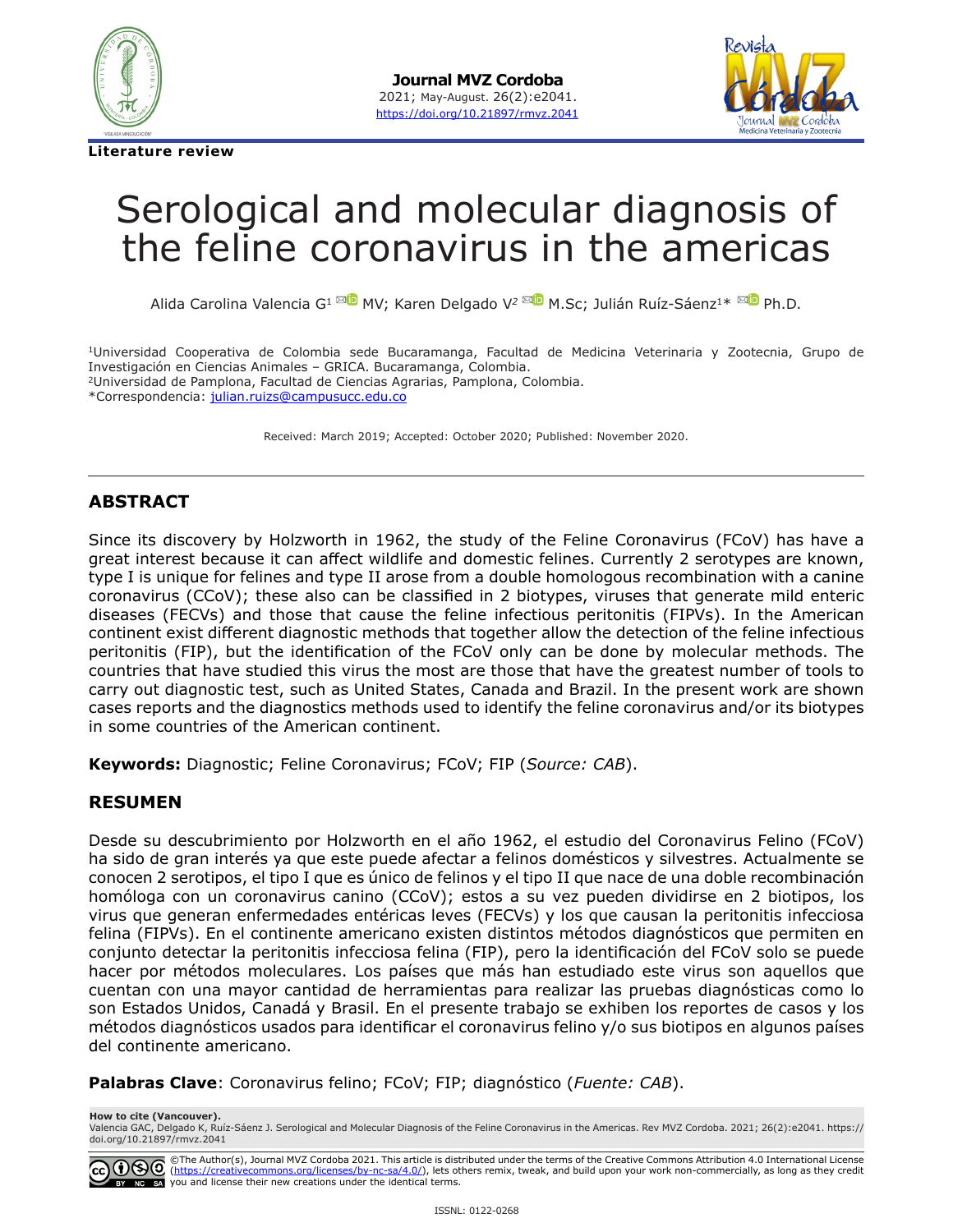#### **INTRODUCTION**

Feline coronavirus (FCoV) belongs to the order Nidovirales, family Coronaviridae, subfamily Coronavirinae, genus *Alphacoronavirus* and species *Alphacoronavirus 1*. It is an enveloped virus with a positive sense, single-stranded RNA genome (ssRNA+). Its genome is approximately 30 kilobases (Kb) long with 11 open reading frames (ORFs) that code five accessory proteins (3a, 3b, 3c, 7a and 7b), 16 non-structural proteins that form the viral replication–transcription complex coded in ORFs 1a and 1b; and 4 structural proteins—nucleocapsid (N) protein, spike (S) protein, envelope (E) protein, and matrix (M) protein (Figure 1) (1). The S protein is a glycoprotein in the FCoV envelope. It mediates the virus entry into the host cell by binding to receptors, such as aminopeptidase N (APN) receptor on the cell membrane or C-type lectin receptors on dendritic cells (e.g., DC-SIGN); these are used by the type II FCoV. The M and E proteins are important glycoproteins involved in membrane fusion in the endosome, maturation and assembly of the viral particle, and virus exit. The N protein and RNA form a flexible, helical nucleocapsid (2).



**Figure 1.** Feline coronavirus structure with its associated proteins.

FCoV infections have been described both in wild and domestic felines. The first approach to describing one of the diseases caused by this virus [feline infectious peritonitis (FIP)] was conducted by Holzworth in 1962. In 1968, its viral etiology was confirmed by observing viral particles in the tissue of infected animals. In 1970, Wrad determined that this viral agent was a coronavirus owing to its morphological similarities to the viral particles of the agents of the family Coronaviridae (3).

FCoV is horizontally transmitted. The feline enteric coronavirus (FECV) biotype has a prevalence of 90% in animals living in environments where there are >2 seropositive felines. Infected animals continuously or intermittently shed the virus in feces for long durations and are typically asymptomatic. Thus, they play a key role in the epidemiology of the virus (4).

FCoVs are classified based on the serotype or biotype. The first classification is based on their serological properties, i.e., the ability to neutralize the virus using specific antibodies against the S protein and the analysis of the S protein gene sequence. The biotype classification is based on pathogenicity, which is defined according to the type of disease cause by them (5).

There are two serotypes. Type I is unique to felines, has an S protein entirely derived from FCoV, and is difficult to propagate in cell culture. Reportedly, in Europe and America, 80%–95% of FCoV infections are caused by type I virus. Type II virus emerged from a double homologous recombination between type I and canine coronavirus (CCoV). This double homologous recombination led to changes in the amino acid sequence of the S protein. The sequence identity between the S1 domain in the S protein from type II and type I serotypes is only 30% (6).

Both serotypes can be further subdivided into two biotypes, FECVs and viruses causing feline infectious peritonitis (FIPVs). FECVs mainly affect enterocytes and cause clinical signs of mild enteritis. On mutation within the FECV genome, they convert to the FIPV biotype. These mutations change their cell tropism, allowing the infection of monocytes and/or macrophages and the spread of the virus (7), subsequently causing FIP (8).

The percentage of occurrence of these internal mutations in FECVs is believed to range between 1% and 5%. Coronaviruses, which are RNA viruses, have an estimated mutation rate of 4×10−4 nucleotides/site/year. It has been suggested that mutations resulting in the viral biotype switch occur within the 3c and 7b genes. Similarly, changes in the S protein domains have been assessed because of their role in virus– receptor binding (S1 domain) and viral–cell membrane fusion (S2 domain) during the viral replication cycle. Mutations in these subunits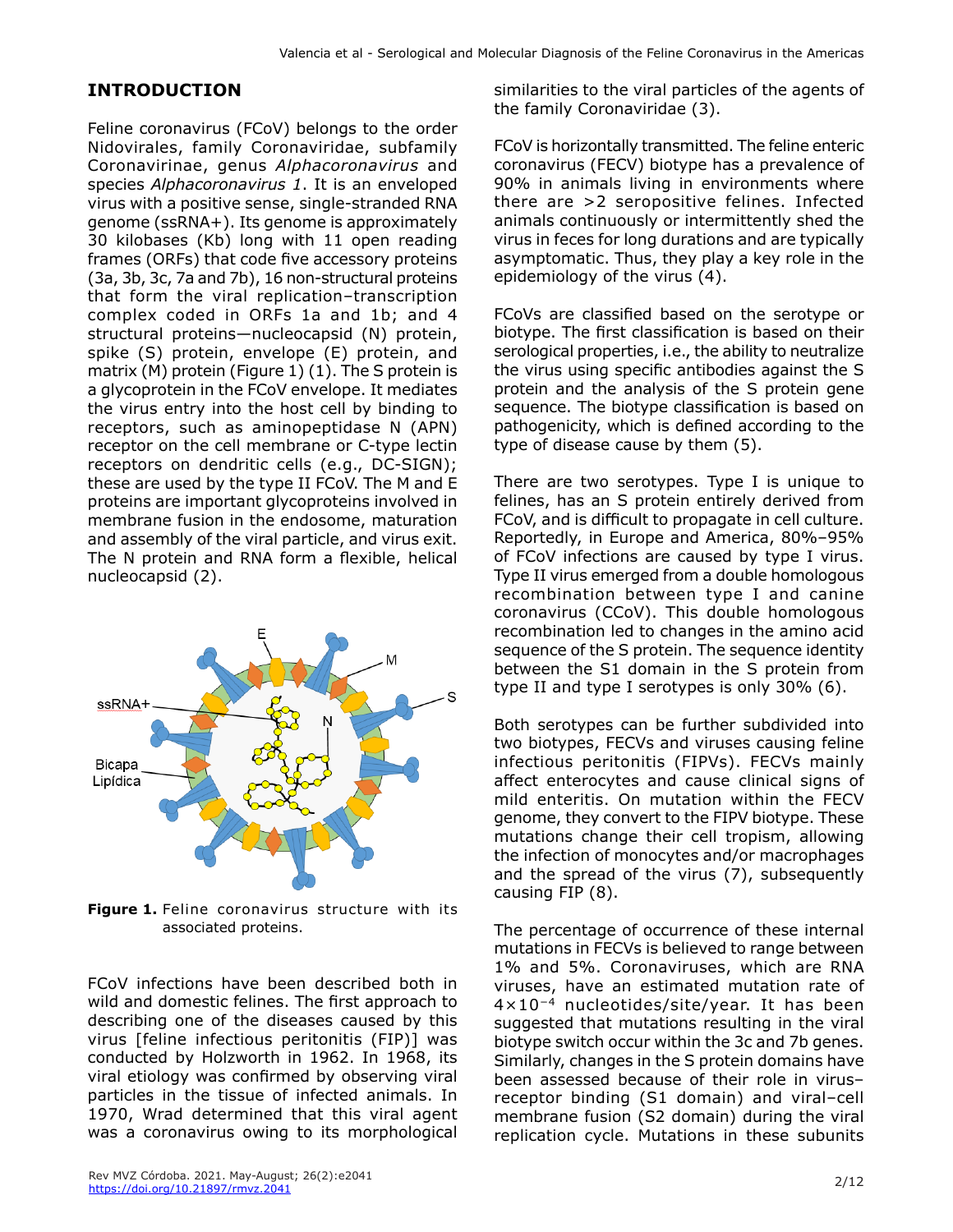may lead to modifications in the proteolytic cleavage that would promote alterations of viral cell tropism and development of FIP (9).

The diagnosis of FCoV infection can be performed using serological tests for the detection of antibodies (IgG) with a sensitivity of 95% and a specificity of 83% or using molecular tests that detect the presence of the viral genome. On the other hand, FIP is diagnosed using a combination of methodologies such as animal's clinical record analysis and clinical sign assessment, laboratory tests, effusion tests (if they occur), and diagnostic imaging. Finally, the diagnosis can be confirmed by molecular tests and histopathological analysis (10).

# **EPIDEMIOLOGY**

The FCoV route of infection is typically oronasal because the virus is shed in the feces and animals get infected by direct contact with these feces or with contaminated fomites. However, studies have shown that FIPVs can be transmitted iatrogenically or under experimental conditions by inoculating fluids from an animal with effusive FIP into a healthy one.

During the early stages of infection, respiratory symptoms may appear mainly in the upper respiratory tract, although in effusive FIP, pleural effusions may cause tachypnea, respiratory distress, and rales (11).

A week after infection, the animal begins shedding the virus, which can continue for several weeks, months, or even throughout its entire life. Approximately 12% of the animals infected with FCoV develop FIP. This disease occurs in felines of any age and breed. FCoV infection is extremely common in highly populated environments where healthy animals often interact with infected animals (12). In such environments, stress-causing factors, such as living with other animals, overcrowding, and competition for food, can contribute to the development of FIP. Other factors that may contribute to its development are those associated with the virus, such as mutations in the S protein, or with the host, such as age, immune response to viral presence, and host cells' ability to maintain the FCoV replication (13).

## **VIRUS REPLICATION**

FCoV attachment to the cell is mediated by the S protein, which binds to the APN or DC-SIGN cell membrane receptors. These receptors are used by

the type II FCoV. The receptor used by the type I FCoV remains unknown. The virus enters the host cell via endocytosis. After its internalization, the fusion of the viral envelope and the endosomal membrane occurs. Two processes are required to complete this fusion: the proteolytic activation (cleavage) of the S2 domain in the S protein by proteases, such as furins or cathepsins, and a change in the endosomal pH. The release of the viral genome into the cytoplasm initiates the replication process. For this purpose, the transcriptase–replicase complex is assembled. This complex is formed by 16 nonstructural proteins (NSPs) that result from the cleavage of the polyproteins pp1a and pp1ab. All genes of the machinery required for this process, including the RNA-dependent RNA polymerase, are coded by ORFs 1a and 1b. The FCoV genome, which is ssRNA+, is copied into a ssRNA− intermediate molecule for the transcription of the structural and accessory genes into subgenomic RNAs (sgRNAs). The glycosylation process of the structural proteins and assembly of the new viral particles occur in the endoplasmic reticulum and in endoplasmic reticulum–Golgi intermediate compartment with the passage of proteins. On completion of this process, the assembled viral particles are transported via secretory vesicles to the cell membrane and exit the cell by membrane fusion (3).

# **FELINE CORONAVIRUS INFECTIONS**

FECVs cause enteric diseases that are typically asymptomatic or with mild symptomatology. These viruses present intestinal cell tropism and can be detected in fecal matter and blood within few days after infection. Experimental infection studies have shown that the lower part of the intestinal tract is the main site for FECV replication. In FECVs, the route of transmission favors a higher infection in young animals, particularly newborns, which are likely to become infected from the feces of the mother (6).

FIPVs cause FIP, a disease that can be classified into three forms: effusive (wet), non-effusive (dry), and mixed. The general clinical signs observed in FIP are lethargy, weight loss, pyrexia non-responsive to treatments, and jaundice. In the effusive form, an accumulation of a protein-rich fluid in the abdominal and/or thoracic cavities can be observed. This leads to abdominal distension, dyspnea, and tachypnea as well as the presence of a serous layer on the large intestine. Conversely, the non-effusive form lacks these effusions and is primarily associated to the development of neurological, ocular, and dermatological symptoms. Finally, in the third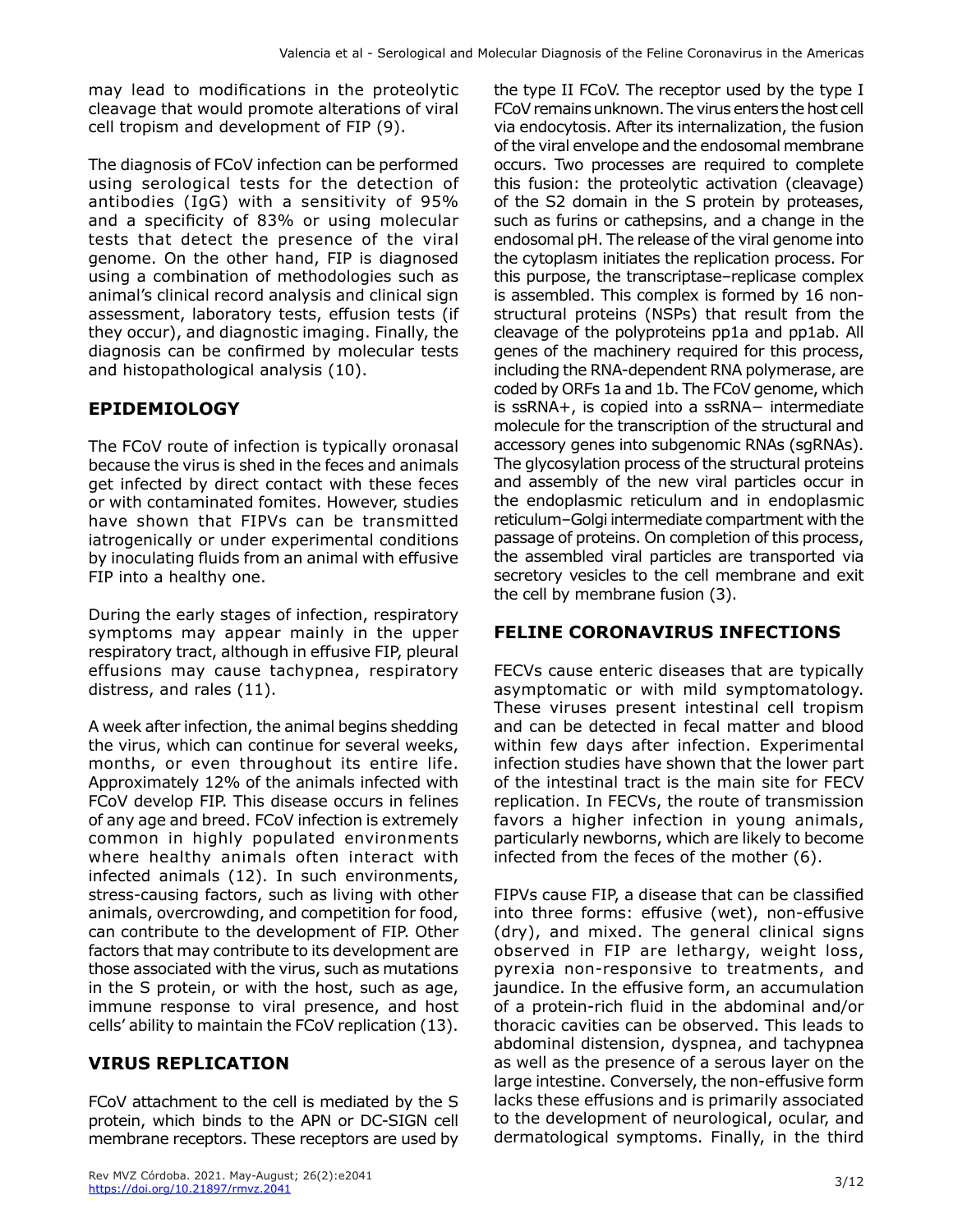form, a combination of symptoms of the other two abovementioned forms is observed (13).

Monocytes and macrophages play an important role because FIPVs replicate in these cells and trigger their activation. Circulating activated monocytes express cytokines and cell adhesion molecules that facilitate the interaction with endothelial cells producing endothelial barrier dysfunction, increased vascular permeability, and fluid extravasation, thereby leading to effusions into body cavities (6).

#### **MOLECULAR AND HISTOPATHOLOGICAL DIAGNOSIS OF FIP**

FCoV can be detected in tissues, ascitic fluid, serum, and fecal matter. These samples should be carefully handled and frozen to prevent RNA degradation. Diagnosis can be performed using serological and molecular tests (10).

In indirect serological tests, antibodies against the virus are quantified using indirect immunofluorescence tests and ELISA. These tests may present crossreactivity to other alphacoronaviruses. Immunochromatography can be a more appropriate diagnostic method to obtain results similar to the previously mentioned tests in a faster and simpler way (14).

For the molecular detection of FCoV, an RT-PCR is performed using specific primers for the most conserved regions of the viral genome such as RNA polymerase, 7b gene, 3'-UTR, and M and S protein-coding genes. The sensitivity and specificity of this test improves using real time PCR (qRT-PCR). To differentiate the viral serotypes, different sets of primers specific for the S protein gene are used (10).

Similarly, the different viral biotypes can be identified using this technique with a set of primers targeted to the 3c gene. Reportedly, this gene product is truncated in FIPVs; therefore, it could be used as a virulence genetic marker (15).

On the detection of FCoV RNA, it is possible to sequence sections of the genome using techniques such as pyrosequencing and Sanger sequencing. Sequencing the 3c and S proteincoding genes is useful to check for specific mutations in the FIPVs. FCoV can be detected in tissue samples using immunohistochemistry (IHC) or immunofluorescence (IFA). These techniques use fluorochrome-conjugated

antibodies that bind to infected cells and emit fluorescence owing to enzymatic reactions (13).

## **CLINICAL DIAGNOSIS OF FIP**

The age, clinical signs, and physical exploration of the animal should be considered for the diagnosis of FIP. Typically, cats aged between 4 months and 3 years, having jaundice and ascites with abdominal distension, and exhibiting neurological or dermatological signs are suspected of experiencing this disease. Nonregenerative, normochromic, and normocytic anemia; thrombocytopenia; neutrophilic leukocytosis with lymphopenia; increased total serum proteins; and decreased albumin/globulin (A:G) ratio may be found by blood cell count in hematological tests (10).

A blood chemistry panel to determine bilirubin levels is performed on the animal serum or plasma and shows hyperbilirubinemia (mainly in effusive FIP), caused by both hemolysis as well as difficult-to-remove hemoglobin residues. Further, acute phase proteins can be measured, particularly the alpha-1-acid glycoprotein (AGP) that is helpful for the diagnosis of FIP (16).

In effusive FIP, the fluid in the abdominal and/ or thoracic cavities can be analyzed. This fluid is collected by puncture and aspiration guided by ultrasound and macro- and microscopically examined. In the macroscopic examination, the consistency and color of the fluid is observed. The color varies depending on the type of pigment yellow for bilirubin and green for biliverdin. In addition, the degree of turbidity (ranging from clear to cloudy) and protein content are measured. In the microscopic analysis, cell presence is observed and the fluid is classified as an inflammatory exudate if macrophages, non-toxic neutrophils, and lymphocytes are detected (17).

The Rivalta test is used to differentiate effusions due to FIP from other diseases. If a drop of the effusion retains its shape when added to an acetic acid solution, the result is positive; if the drop is diluted, the result is negative. The fluid can be used for serological tests for antibody or antigen detection as well as molecular tests (18).

ELISA has been the most popular test for the detection of antibodies. Healthy cats present antibody titers <1/100, and infected cats exhibit titers ≥1/400 (16).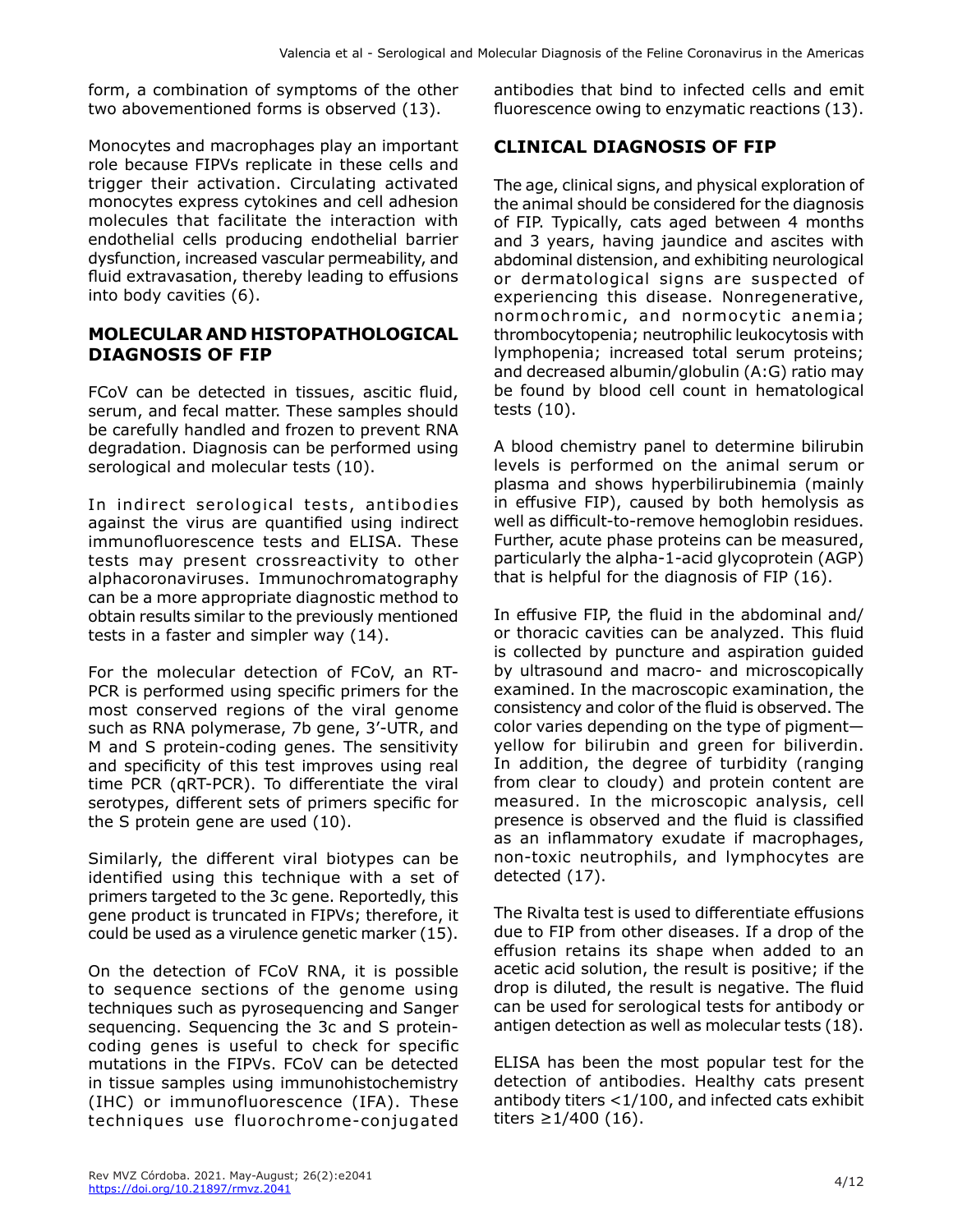## **CORONAVIRUS IN THE AMERICAS: DETECTION USING SEROLOGICAL AND MOLECULAR TESTS**

Countries that have reported the detection of FCoV and/or any of the diseases it causes in wild and domestic animals and diagnostic methods used are mentioned below.

**Argentina:** FIP cases have been described. For diagnosis, the animal was first examined for clinical signs. Subsequently, several tests were performed such as hemogram, blood chemistry panel, urine tests, diagnostic imaging, and effusion tests (if they occurred); if the animal died and a necropsy could be performed, the disease was confirmed by histopathology. In 2012, a study was conducted to determine antibodies against FCoV in Geoffroy cats and domestic cats from Parque Nacional Lihué Calel, Parque Nacional Campos del Tuyú, and nearby areas, using the KELA method (kinetics based on ELISA). Only one Geoffroy cat was positive with an antibody titer of 1/12 and all domestic cats were negative (19).

**Bolivia:** In 2004, domestic felines and canines as well as non-domestic carnivores from the areas nearby or within protected areas were studied to determine their antibody titers for different pathogens, including FCoV. The KELA method was used to detect antibodies against FCoV, although no antibodies were detected in any of the animals, cited by Alexander et al (20). In 2018, Napolitano et al aimed to detect antibodies against FCoV in an Andean cat using the FCoV ImmunoComb Kit (IgG) and obtained negative results (21).

**Brazil:** The first reports on FIP prevalence were published in 2003. They observed histological macroscopic and microscopic wounds related to the disease in tissues collected from necropsies of 638 felines between 1970 and 2001. Of these animals, 2.03% (13/638) were diagnosed with FIP, 61.53% of which presented the effusive form and 38.47% the non-effusive form. It was proposed that the collected data (breed, place of origin, and age) could represent potential factors to account for a higher predisposition of the animals to develop the disease, cited by de Oliveira et al (22).

Other studies have included the serological detection of FCoV in wild captive and free cats using IFA test. In 2003, the detection of FeLV and FIPV was described in blood samples. They observed that 12 out of the 16 samples studied were positive for FIPV, concluding that this virus was widely distributed in wild cats in Brazil, cited by Furtado et al (23). In another study, the presence of antibodies against several pathogens, including FCoV, in serum or plasma was investigated. The results were positive for 65% of the captive animals, and it was concluded that this can be attributed to their constant contact with domestic felines (24).

Molecular tests have also been used to detect FCoV in wild cats. Blood samples collected from 1999 to 2011 and using RT-PCR obtained negative results for FCoV (25). Anew, using RT-PCR for FCoV detection in 29 fecal matter samples from domestic felines was observed that only one animal tested positive and two other animals presented a co-infection of FCoV and another pathogen (26). By the end of 2018, the FCoV genome was isolated from fecal samples from domestic cats and fully sequenced using Illumina sequencing. This genome sequence was deposited in GenBank under the accession number MH817484 (27).

**Canada:** In 1969, the first case of FIP was reported. It was on a domestic feline that presented diarrhea, high temperature that gradually worsened, anemia, distended abdomen with fluid (ascites), and poor appetite. Ultimately, the animal died. In the necropsy, macroscopic examination revealed that the fluid in the thoracic and abdominal cavities was yellow, transparent, and viscous. Moreover, the microscopic examination showed that it contained neutrophils and fibrin. Histologically, the detected lesions were related to fibrinonecrotic peritonitis, pleuritis, and varying stages of inflammation in other organs, cited by Lauzi et al (28).

In 1982, was observed viral particles of FCoV in the fecal matter from a domestic feline. Electron microscopy was used for diagnosis; the viral particles visualized were pleomorphic in shape, enveloped, and ranged from 70 to 150 nm in size. Using counterimmunoelectroosmophoresis (CIE), the detection of the antigen was confirmed by the formation of a precipitation line (29).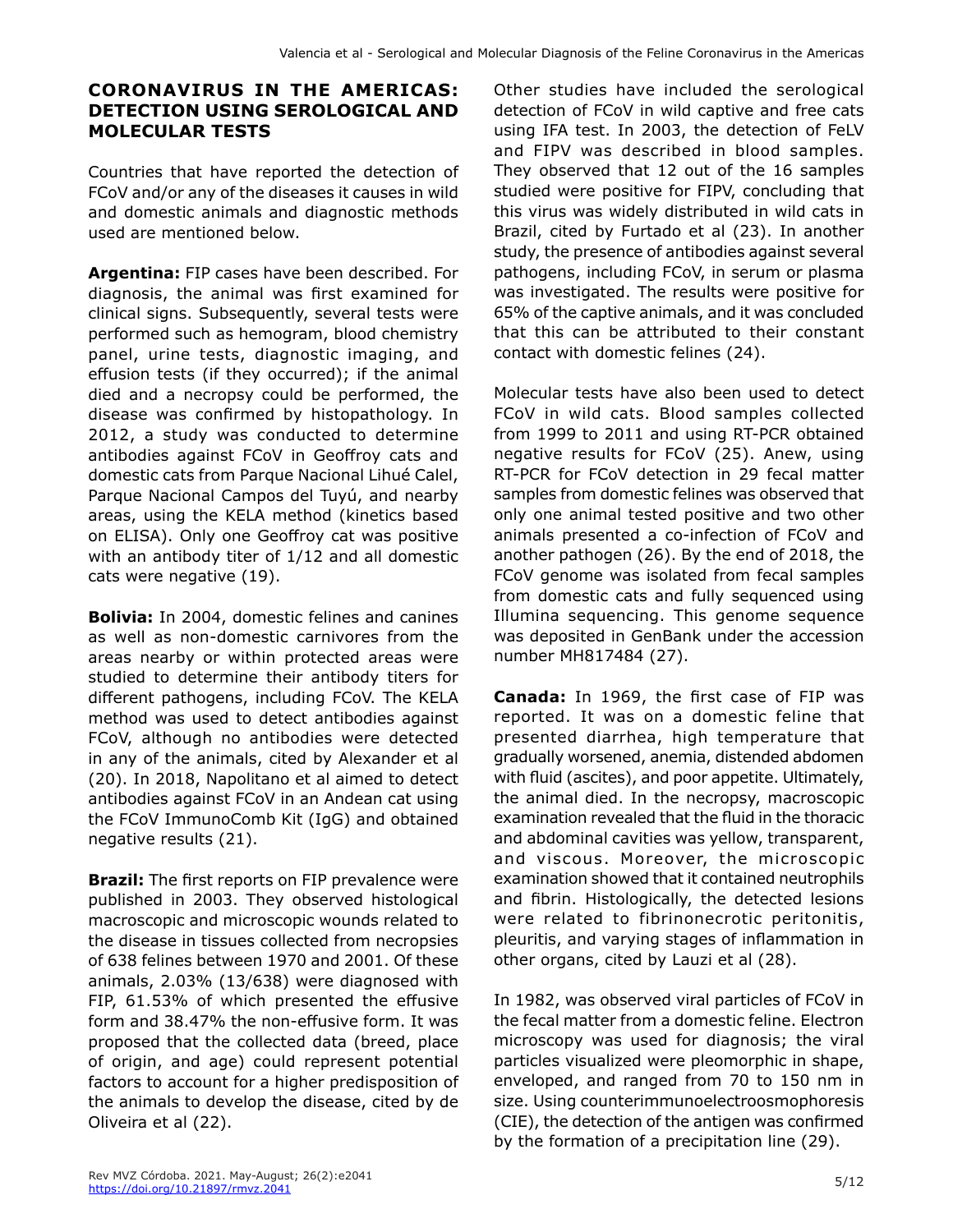A study conducted from 1993 to 2001 sought antibodies against several pathogens, including FCoV, in 215 Canada lynxes. Using IFA tests, the exposure of these animals to FECV and FIPV biotypes was confirmed. Some animals showed high antibody titers, suggesting that they had recently been exposed to these biotypes. The prevalence of the virus showed no variation according to the age, sex, or regional distribution of the animal, cited by Licht et al (30).

In 2013, Bauer et al (31) reported a case of FIP in an animal presenting with multiple skin lesions, bilateral panuveitis, anorexia, and lethargy. In addition to the routine tests (hemogram, blood chemistry panel, and serum protein electrophoresis), ELISA was performed to measure antibody titers against different feline viral agents. Titers of 1/51200 for FIPV were obtained. Biopsies were performed from skin lesions and FCoV was detected in dermal macrophages using IHC and confirmed by histopathological diagnosis (31).

In 2020, Mckay et al (32) sought to determine whether mutations in the S protein that are considered to be FIPV-specific (M1030L and/ or S1032A) can be found in domestic felines diagnosed with FIP at postmortem examination. To this end, 185 samples from fecal matter, 63 from tissue, and 2 from ascitic fluid were collected and RT-PCR tests were performed. Positive samples were sequenced by Sanger sequencing for further phylogenetic analysis. Of the 185 samples, 46% (86/185) were positive for type I FECV and 26% (49/185) for FIPV, 8 of which contained the M1030L mutation and 1 contained the S1032A mutation (32).

**Chile:** In 1985, a case of suspected FIP was reported. Laboratory tests and an abdominal X-ray were performed, and fluid was detected in the cavity. After a week, an exploratory laparotomy showed that this fluid was rather cloudy, foamy, and viscous. A sample was obtained, laboratory analysis was conducted, and FIP was confirmed (33).

**Colombia:** Two cases of effusive FIP have been reported and confirmed by necropsy and effusion tests. In the first case, during the necropsy, macroscopic examination revealed a

fibrinous exudate on the stomach and peritoneal surfaces and microscopic examination revealed an enteritis with shortening and destruction of the small intestine villi (34). In the second case, yellow and viscous fluid was adhered to the lung pleura and peritoneum. Additionally, a histopathological analysis on the tissue samples showed renal perivasculitis, acute pneumonia, and fibrin deposits in the spleen. These findings are common in necropsies performed on cats with effusive FIP (35).

In 2013, Ramirez et al (36) determined FCoV seroprevalence in stray, household, and shelter cat populations using Immmunocomb® Lab ELISA Kit, Biogal. Of 150 samples, 93 were positive, i.e., a seroprevalence of 62% was observed (36). The same test was used in wild cats by Fletcher et al in 2016; they observed a seroprevalence of 10.71% (37).

In 2017, Delgado et al (38) studied FCoV prevalence in felines from different shelters; 96 samples were collected, and ELISA was used; a prevalence of 84.64% was observed. Further confirmation was obtained using RT-PCR targeted to the Nsp14 gene. Subsequently, samples that were positive for both tests were sequenced by Sanger sequencing, and type I FCoV serotype was identified by phylogenetic analysis (38).

From 2014 to 2018, Santana et al (39) collected effusion samples from 5 felines and fecal matter samples from 44 canines for coronavirus testing. The samples were analyzed using RT-PCR targeted to the Nsp12 gene followed by partial amplification of the M, N, S and 3b protein-coding genes. Only one cat was positive for FCoV, and according to the phylogenetic analysis based on the M protein-coding gene, it was classified as type II FCoV, i.e., it was grouped with a reference sequence of type II FCoV in the maximum likelihood tree (39).

**Ecuador:** A study to diagnose FCoV and other pathogens was conducted in Isla Isabela, Galapagos. Samples were collected from 95 dogs and 52 cats, and antibodies against FCoV were analyzed using ELISA. All the studied felines were negative for the virus, cited by Teiseira et al (40).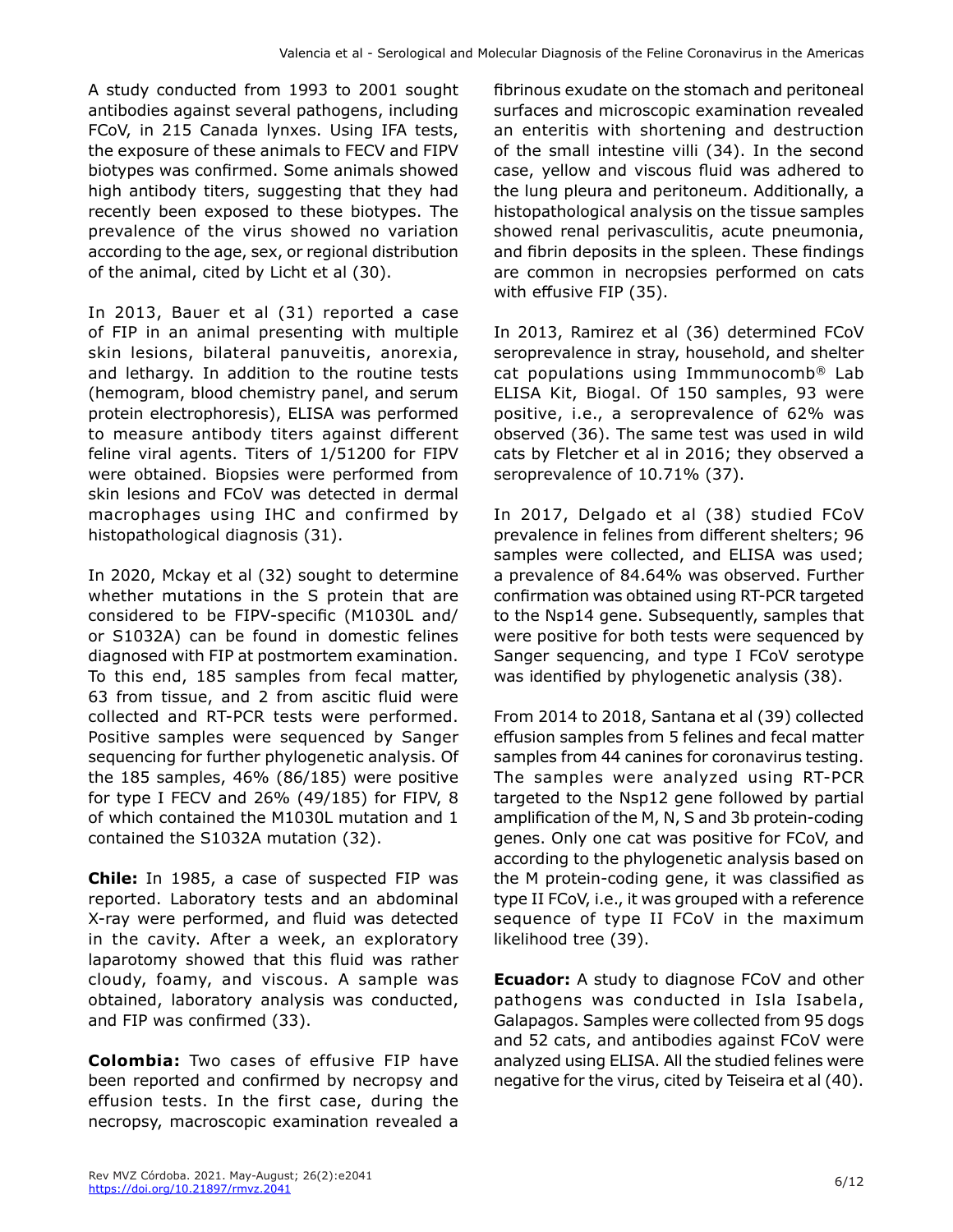**United States:** In 1968, Zook et al (41) visualized, for the first time, viral particles in lesions caused by FIP using electron microscopy in tissues from experimentally infected domestic felines. These animals were periodically observed and examined until the time of their death. Eventually, a necropsy was performed and samples were collected from different tissues. Overall, 17 animals developed the disease, and viral particles were observed in mesenteric mesothelial cells using electron microscopy (41).

Different techniques, such as IFA, ELISA, and viral neutralization, were used to evaluate the immune response against FCoV, although ELISA exhibited some shortcomings. Accordingly, the KELA test was developed to detect antibodies for different pathogens. In 1982, a computational adaptation of this test to detect antibodies for FCoV was conducted and determined that it decreased the ELISA requirement of serial dilution of serums. This consequently minimized the errors from physical manipulation of the sample and provided faster and more accurate results, cited by Domínguez et al (42).

In 1990, was assessed the FCoV prevalence in captive cheetahs using IFA tests. Animals that tested positive showed FIPV antibody titers  $\geq$ 1/25 and were subsequently confirmed using western blot. Further, FCoV prevalence in fecal matter was found to be 31%, cited by Kim et al (43). IFA and KELA tests were used in 1993 to detect antibodies against FECV and FIPV in Florida panthers. Positive results were obtained for 4 out of 21 animals using IFA test, whereas all animals showed negative results using KELA. In addition, FCoV prevalence in panthers was 19%, cited by Foley et al (44).

In 2001, a study in wild felines (captive cheetahs) to detect FCoV in blood, fecal matter, and effusion fluid samples obtained from 33 cheetahs was done. They used RT-PCR targeted to the accessory proteins from ORF 7ab, WSU1143 strain (American BioResearch, Sevierville, Tennessee 37864, USA) as positive control and RNase free water as negative control. Ten samples were positive. An IFA test was also performed, which demonstrated that 13 samples were positive for serotype I and 2 for serotype II, cited by Gaffney et al (45).

Similarly, in 2014, a qRT-PCR targeting the 7b gene was performed and 88% of the 68 animals tested were positive for FCoV (46).

Additionally, PCR tests can be complemented by sequencing of the products obtained to develop complete or partial genomes of the virus and subsequently establish the phylogenetic relationships (47).

**Guatemala:** In 2001, blood samples were collected from 30 domestic felines and 2 captive margays in the Petén region to determine antibodies for FCoV and other feline pathogens. Antibody titers were detected using IFA tests that yielded 27% seropositive for domestic felines with titers of 1/40. Similarly, both sampled margays were positive for FCoV with titers of 1/40 and  $<$ 1/80 (48).

**Peru:** Until 1997, no information about diseases caused by FCoV or cases of FIP were reported in this country; thus, a study was conducted with the aim of proving the existence of FCoV infections in Lima. Antibodies detection by IFA tests showed that 27.8% of the animals were positive for type I. In addition, among the animals positive for type I, 11.1% were also positive for type II (49). In 2018, FIP diagnosis was performed by correlation of clinical signs and laboratory tests and confirmed by necropsy and histopathology in two cases of FIP reported by a veterinary clinic. The necropsy showed that both animals had ascites and fibrin masses adhered to serosa of the liver, spleen, pericardium, intestine, and mesentery. Histopathology showed an inflammatory exudate composed of fibrin threads; vasculitis, and protein fluid effusion; necrotic areas in the liver; and lymphoid follicles with moderate depletion in the spleen. These findings confirmed that both cases were effusive FIP (50).

**Venezuela:** In 2005, blood and fluid samples from the thoracic and abdominal cavities of three domestic felines with FIP symptoms were tested. Subsequently, a necropsy was performed and tissue samples were obtained for histopathological analysis. The fluid was whitish or amber, cloudy, and aqueous and contained fibrin and high protein content. Macroscopically, adhesions were observed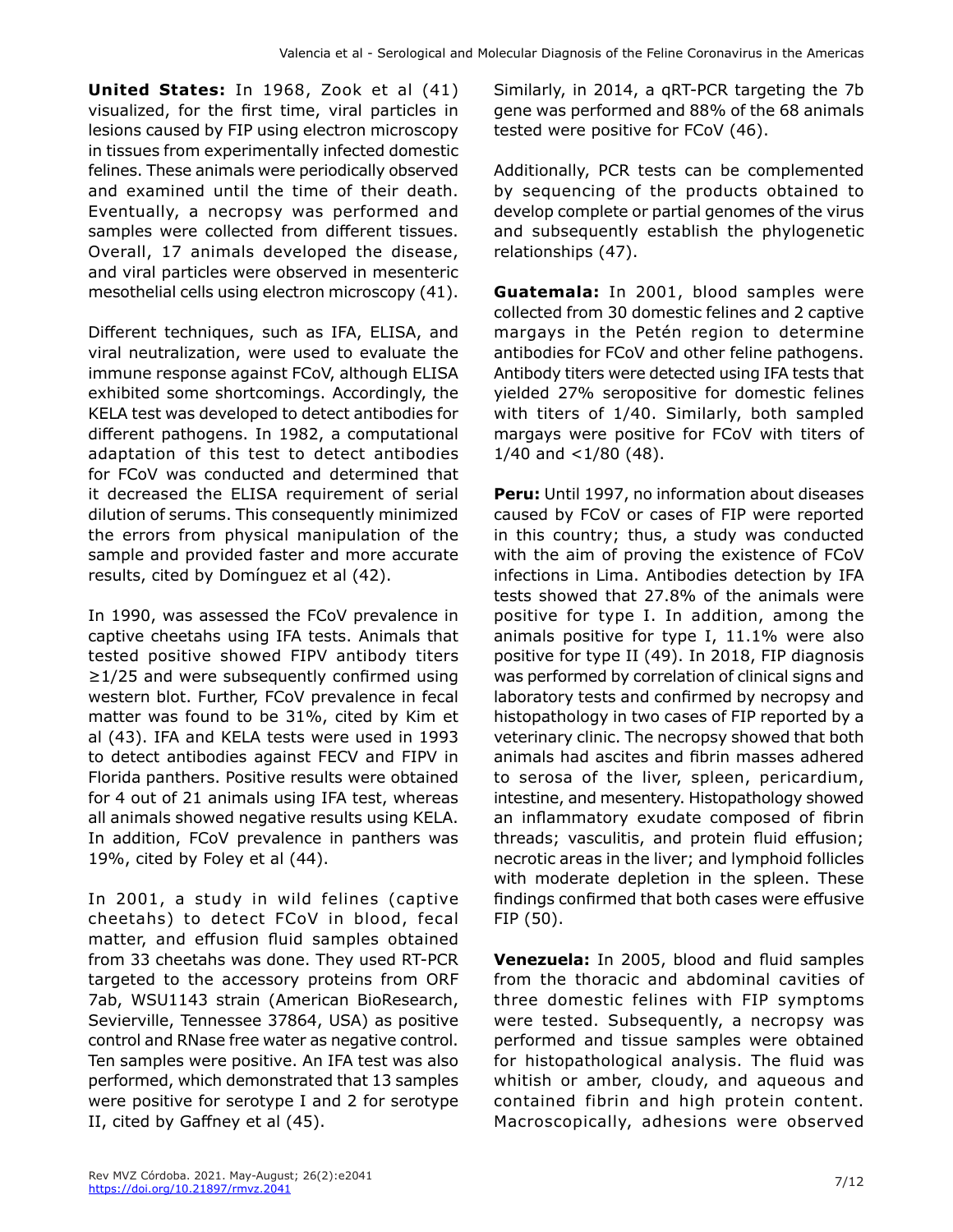between the parietal and visceral pleura and microscopically, infiltration of inflammatory cells was observed in the bronchi, visceral pleura, and intestinal serosa. These alterations suggested the diagnosis of effusive FIP (51).

## **CONCLUSIONS**

The prevalence of FCoV ranges from 20% to 90% in wild and domestic feline populations and causes diseases, such as FIP or intermittent enteritis, throughout the animal's life. This virus has more frequently been isolated from young animals living in overpopulated environments owing to the oronasal transmission of the virus. There are two serotypes of the virus—type I and type II. The first one is found only in felines, whereas the second one emerges from a double homologous recombination between type I and CCoV. These two serotypes can be further subdivided into two biotypes: FECVs that cause mild enteritis and FIPVs that cause FIP. Most research is focused on the latter, for which daily routine clinical analysis, such as hemograms, biochemical tests, effusion tests, serological tests to determine titers of antibodies against the virus, and molecular tests, are conducted. Molecular tests are the most effective ones for detecting the viral genome. Moreover, histopathological alterations can be found in the animal necropsy that suggest the diagnosis of this disease.

As previously described, the prevalence of FCoV or FIP has been investigated in less than half of the countries in the American continent. More developed countries employ a wide variety of tests to detect FCoV, thereby resulting in further research being conducted (Figure 2). Conversely, developing countries have performed less research on this topic. This may be owing to the lack of economic interest in pets because they are typically considered as companion animals.

Countries that are not mentioned in this article should not be disregarded. They may use one or more of the methods described above; however, they are not mentioned herein owing to the difficulty to obtain information about them or the lack of publications on this issue. Similarly, some of the countries mentioned in the present study provide limited information about the FCoV screening. Therefore, information on the prevalence of FCoV in the Americas is scarce, which hampers the possibility of finding a diagnostic test for the exact and accurate detection of this virus.

Notably, several countries do not use molecular tests as the primary method to detect FCoV and other feline diseases have symptoms similar to those observed in diseases caused by both FCoV biotypes. Therefore, considering the higher accuracy required for the detection of this pathogen, it is necessary to implement molecular tests as routine diagnostic method. In addition, serological tests often produce results that are not 100% confirmatory, leading to erroneous diagnosis of the infection.



**Figure 2.** Representation of the American continent and the diagnostic methods used for detection of FCoV infection

#### **Conflict of interest**

The authors declare they have no conflicts of interest with regard to the work presented in this report.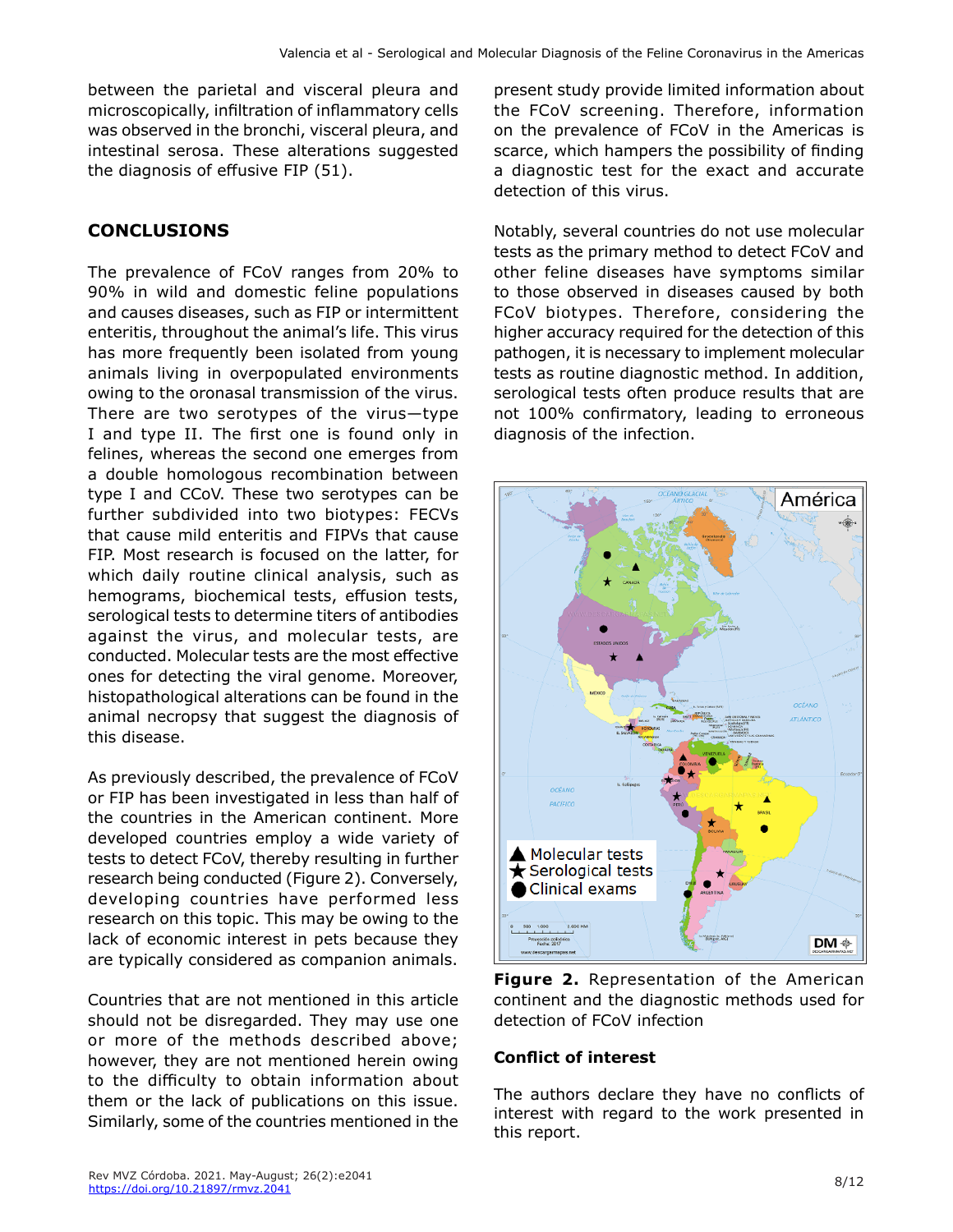## **REFERENCIAS**

- 1. Lemmermeyer T, Lamp B, Schneider R, Ziebuhr J, Tekes G, Thiel H-J. Characterization of monoclonal antibodies against feline coronavirus accessory protein 7b. Vet Microbiol. 2016; 184:11-19. [https://doi.](https://doi.org/10.1016/j.vetmic.2015.12.009) [org/10.1016/j.vetmic.2015.12.009](https://doi.org/10.1016/j.vetmic.2015.12.009).
- 2. Kipar A, Meli M. Feline infectious peritonitis: still an enigma? Vet Pathol. 2014; 51(2):505-526. [https://doi.](https://doi.org/10.1177/0300985814522077) [org/10.1177/0300985814522077.](https://doi.org/10.1177/0300985814522077)
- 3. Jaimes JA, Whittaker GR. Feline coronavirus: insights into viral pathogenesis based on the spike protein structure and function. Virology. 2018; 517:108-121. [https://doi.](https://doi.org/10.1016/j.virol.2017.12.027) [org/10.1016/j.virol.2017.12.027.](https://doi.org/10.1016/j.virol.2017.12.027)
- 4. Chang H-W, de Groot RJ, Egberink HF, Rottier PJ. Feline infectious peritonitis: insights into feline coronavirus pathobiogenesis and epidemiology based on genetic analysis of the viral 3c gene. J Gen Virol. 2010; 91(2):415-420. [https://doi.org/10.1099/](https://doi.org/10.1099/vir.0.016485-0) [vir.0.016485-0.](https://doi.org/10.1099/vir.0.016485-0)
- 5. Shiba N, Maeda K, Kato H, Mochizuki M, Iwata H. Differentiation of feline coronavirus type I and II infections by virus neutralization test. Vet microbiol. 2007; 124(3-4):348-352. [https://doi.](https://doi.org/10.1016/j.vetmic.2007.04.031) [org/10.1016/j.vetmic.2007.04.031](https://doi.org/10.1016/j.vetmic.2007.04.031).
- 6. Tekes G, Thiel H-J. Feline coronaviruses: pathogenesis of feline infectious peritonitis. Advances in virus research. Elsevier. 2016; 96:193-218. [https://doi.org/10.1016/](https://doi.org/10.1016/bs.aivir.2016.08.002) [bs.aivir.2016.08.002.](https://doi.org/10.1016/bs.aivir.2016.08.002)
- 7. Desmarets LM, Vermeulen BL, Theuns S, Conceição-Neto N, Zeller M, Roukaerts ID, et al. Experimental feline enteric coronavirus infection reveals an aberrant infection pattern and shedding of mutants with impaired infectivity in enterocyte cultures. Sci Rep. 2016; 6(1):1-11. [https://doi.](https://doi.org/10.1038/srep20022) [org/10.1038/srep20022](https://doi.org/10.1038/srep20022).
- 8. Kim Y, Liu H, Kankanamalage ACG, Weerasekara S, Hua DH, Groutas WC, et al. Reversal of the progression of fatal coronavirus infection in cats by a broadspectrum coronavirus protease inhibitor. PLoS Pathog. 2016; 12(3):1-18. [https://](https://doi.org/10.1371/journal.ppat.1005650) [doi.org/10.1371/journal.ppat.1005650](https://doi.org/10.1371/journal.ppat.1005650).
- 9. Licitra BN, Millet JK, Regan AD, Hamilton BS, Rinaldi VD, Duhamel GE, et al. Mutation in spike protein cleavage site and pathogenesis of feline coronavirus. Emerg Infect Dis. 2013; 19(7):1066-1073. [http://dx.doi.](http://dx.doi.org/10.3201/eid1907.121094) [org/10.3201/eid1907.121094.](http://dx.doi.org/10.3201/eid1907.121094)
- 10. Sharif S, Arshad SS, Hair-Bejo M, Omar AR, Zeenathul NA, Alazawy A. Diagnostic methods for feline coronavirus: a review. Vet Med Int. 2010; 2010:1-8. [https://doi.](https://doi.org/10.4061/2010/809480) [org/10.4061/2010/809480.](https://doi.org/10.4061/2010/809480)
- 11. Hartmann K. Feline infectious peritonitis. Vet Clin Small Anim. 2005; 35(1):39-79. [https://](https://doi.org/10.1016/j.cvsm.2004.10.011) [doi.org/10.1016/j.cvsm.2004.10.011](https://doi.org/10.1016/j.cvsm.2004.10.011).
- 12. Addie DD. Feline infectious peritonitis: answers to frequently asked questions concerning FIP and coronavirus. VNJ. 2019; 34(8):201-206. [https://doi.org/10.1080/1](https://doi.org/10.1080/17415349.2019.1629366) [7415349.2019.1629366.](https://doi.org/10.1080/17415349.2019.1629366)
- 13. Tasker S. Diagnosis of feline infectious peritonitis: Update on evidence supporting available tests. J Feline Med Surg. 2018; 20(3):228-243. [https://doi.](https://doi.org/10.1177/1098612X18758592) [org/10.1177/1098612X18758592.](https://doi.org/10.1177/1098612X18758592)
- 14. Takano T, Hohdatsu T. Serological diagnosis of feline coronavirus infection by immunochromatographic test. Coronaviruses: Springer. 2015; 1282:33- 39. https://doi.org/10.1007/978-1-4939- 2438-7<sub>3</sub>
- 15. Hora A, Tonietti P, Taniwaki S, Asano K, Maiorka P, Richtzenhain L, et al. Feline coronavirus 3C protein: a candidate for a virulence marker? BioMed Res Int. 2016; 9(8):1-9. <http://dx.doi.org/10.1155/2016/8560691>.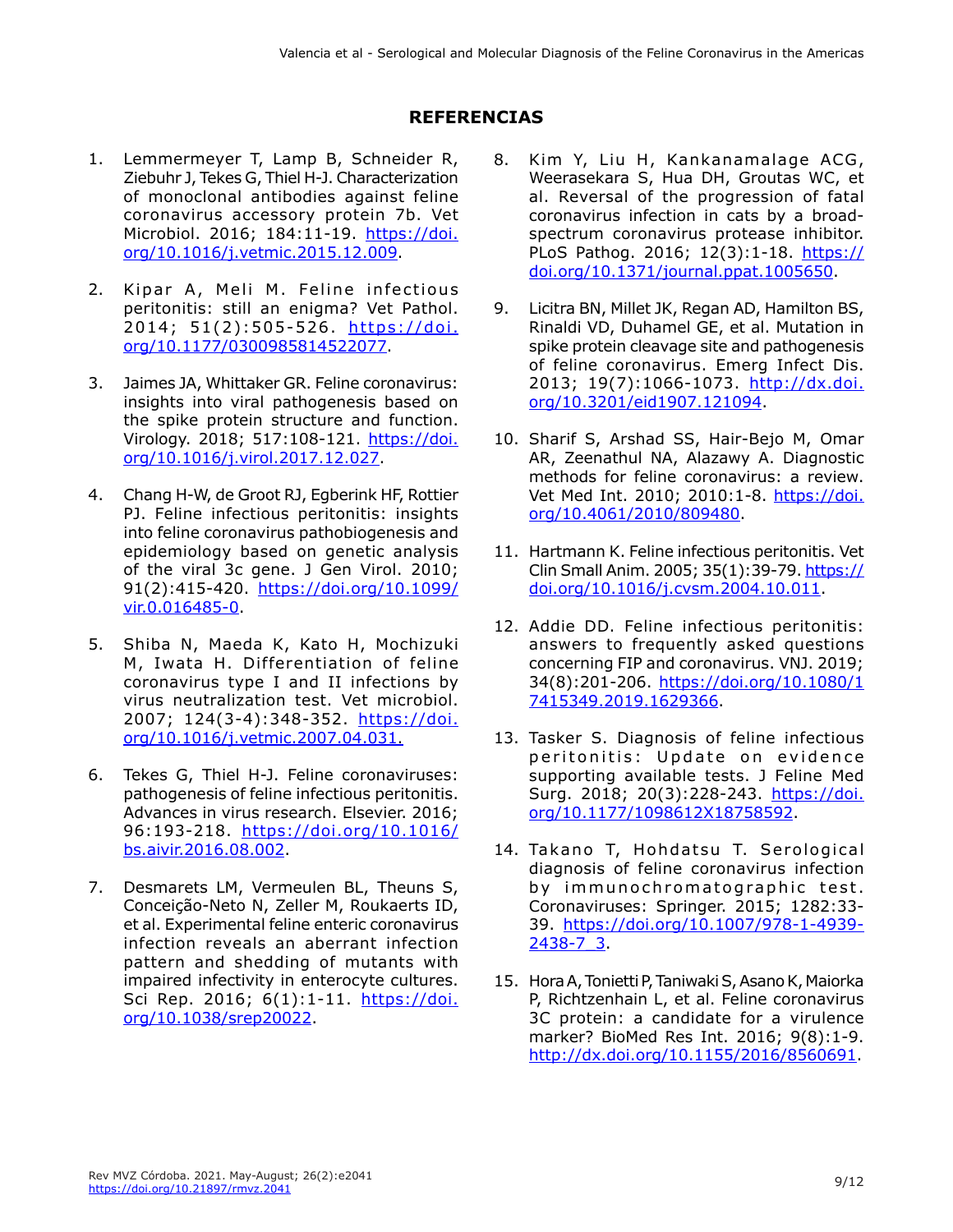- 16. Pedersen NC. An update on feline infectious peritonitis: diagnostics and therapeutics. Vet J. 2014; 201(2):133-141. [https://doi.](https://doi.org/10.1016/j.tvjl.2014.04.016) [org/10.1016/j.tvjl.2014.04.016](https://doi.org/10.1016/j.tvjl.2014.04.016).
- 17. Prieto M, Acuña A. Actualización de la Peritonitis Infecciosa Felina. Hospitales Veterinarios. 2012; 4(3):75-82. Available from: http://www.rhv.cl/index. php?option=com\_docman&task=doc\_ download&gid=59
- 18. Fischer Y, Sauter-Louis C, Hartmann K. Diagnostic accuracy of the Rivalta test for feline infectious peritonitis. Vet Clin Pathol. 2012; 41(4):558-567. https://doi. org/10.1111/j.1939-165X.2012.00464.x.
- 19. Uhart MM, Rago MV, Marull CA, Ferreyra HdV, Pereira JA. Exposure to selected pathogens in Geoffroy's cats and domestic carnivores from central Argentina. J Wildl Dis. 2012; 48(4):899-909. [https://doi.](https://doi.org/10.7589/2011-05-137) [org/10.7589/2011-05-137](https://doi.org/10.7589/2011-05-137).
- 20. Alexander AB, Poirotte C, Porton IJ, Freeman KL, Rasambainarivo F, Olson KG, et al. Gastrointestinal parasites of captive and free-living lemurs and domestic carnivores in eastern Madagascar. J Zoo Wildl Med. 2016; 47(1):141-149. [http://](http://dx.doi.org/10.1638/2015-0111.1) [dx.doi.org/10.1638/2015-0111.1.](http://dx.doi.org/10.1638/2015-0111.1)
- 21. Napolitano C, Sacristán I, Beltrán-Saavedra LF, Limachi-Quiñajo R, Poulin E. Molecular and serologic survey of pathogens in an endangered andean cat (Leopardus jacobita) of the high andes of Bolivia. J Wildl Dis. 2019; 55(1):242-245. [https://](https://doi.org/10.7589/2018-05-136) [doi.org/10.7589/2018-05-136.](https://doi.org/10.7589/2018-05-136)
- 22. de Oliveira TES, Di Santis GW, Headley SA. Epidemiological data and a scorebased study of renal, hepatic and cerebral lesions in feline infectious peritonitis. Semin Cienc Agrar. 2017; 38(5):3133- 3143. [http://dx.doi.org/10.5433/1679-](http://dx.doi.org/10.5433/1679-0359.2017v38n5p3133) [0359.2017v38n5p3133.](http://dx.doi.org/10.5433/1679-0359.2017v38n5p3133)
- 23. Furtado MM, de Ramos Filho JD, Scheffer KC, Coelho CJ, Cruz PS, Ikuta CY, et al. Serosurvey for selected viral infections in free-ranging jaguars (Panthera onca) and domestic carnivores in Brazilian Cerrado, Pantanal, and Amazon. J Wildl Dis. 2013; 49(3):510-521. [https://doi.](https://doi.org/10.7589/2012-02-056) [org/10.7589/2012-02-056](https://doi.org/10.7589/2012-02-056).
- 24. Filoni C, Catão-Dias JL, Cattori V, Willi B, Meli ML, Corrêa SHR, et al. Surveillance using serological and molecular methods for the detection of infectious agents in captive Brazilian neotropic and exotic felids. J Vet Diagn Invest. 2012; 24(1):166-173. [https://](https://doi.org/10.1177/1040638711407684) [doi.org/10.1177/1040638711407684.](https://doi.org/10.1177/1040638711407684)
- 25. Furtado MM, Taniwaki SA, de Barros IN, Brandão PE, Catão-Dias JL, Cavalcanti S, et al. Molecular detection of viral agents in free-ranging and captive neotropical felids in Brazil. J Vet Diagn Invest. 2017; 29(5):660-668. [https://doi.](https://doi.org/10.1177/1040638717720245) [org/10.1177/1040638717720245](https://doi.org/10.1177/1040638717720245).
- 26. Castro TX, Rita de Cássia N, Fumian TM, Costa EM, Mello R, White PA, et al. Detection and molecular characterization of caliciviruses (vesivirus and norovirus) in an outbreak of acute diarrhea in kittens from Brazil. Vet J. 2015; 206(1):115-117. [https://doi.org/10.1016/j.tvjl.2015.06.014.](https://doi.org/10.1016/j.tvjl.2015.06.014)
- 27. de Barros BdCV, de Castro CMO, Pereira D, Ribeiro LG, Júnior JWBD, Casseb SMM, et al. First complete genome sequence of a feline alphacoronavirus 1 strain from Brazil. Microbiol Resour Announc. 2019; 8(10):1-2. https://doi.org/10.1128/MRA.01535-18.
- 28. Lauzi S, Stranieri A, Giordano A, Luzzago C, Zehender G, Paltrinieri S, et al. Origin and transmission of Feline coronavirus type I in domestic cats from Northern Italy: a phylogeographic approach. Vet Microbiol. 2020; 244:1-9. [https://doi.org/10.1016/j.](https://doi.org/10.1016/j.vetmic.2020.108667) [vetmic.2020.108667](https://doi.org/10.1016/j.vetmic.2020.108667).
- 29. Dea S, Roy R, Elazhary M. Coronavirus-like particles in the feces of a cat with diarrhea. Can Vet J. 1982; 23(5):153. Available from: https://www.ncbi.nlm.nih.gov/pmc/articles/ PMC1790106/.
- 30. Licht DS, Moen RA, Brown DP, Romanski MC, Gitzen RA. The Canada Lynx (Lynx canadensis) of Isle Royale: over-harvest, climate change, and the extirpation of an island population. Can Field-Nat. 2019;129(2):139-151. https://doi. org/10.22621/cfn.v129i2.1694.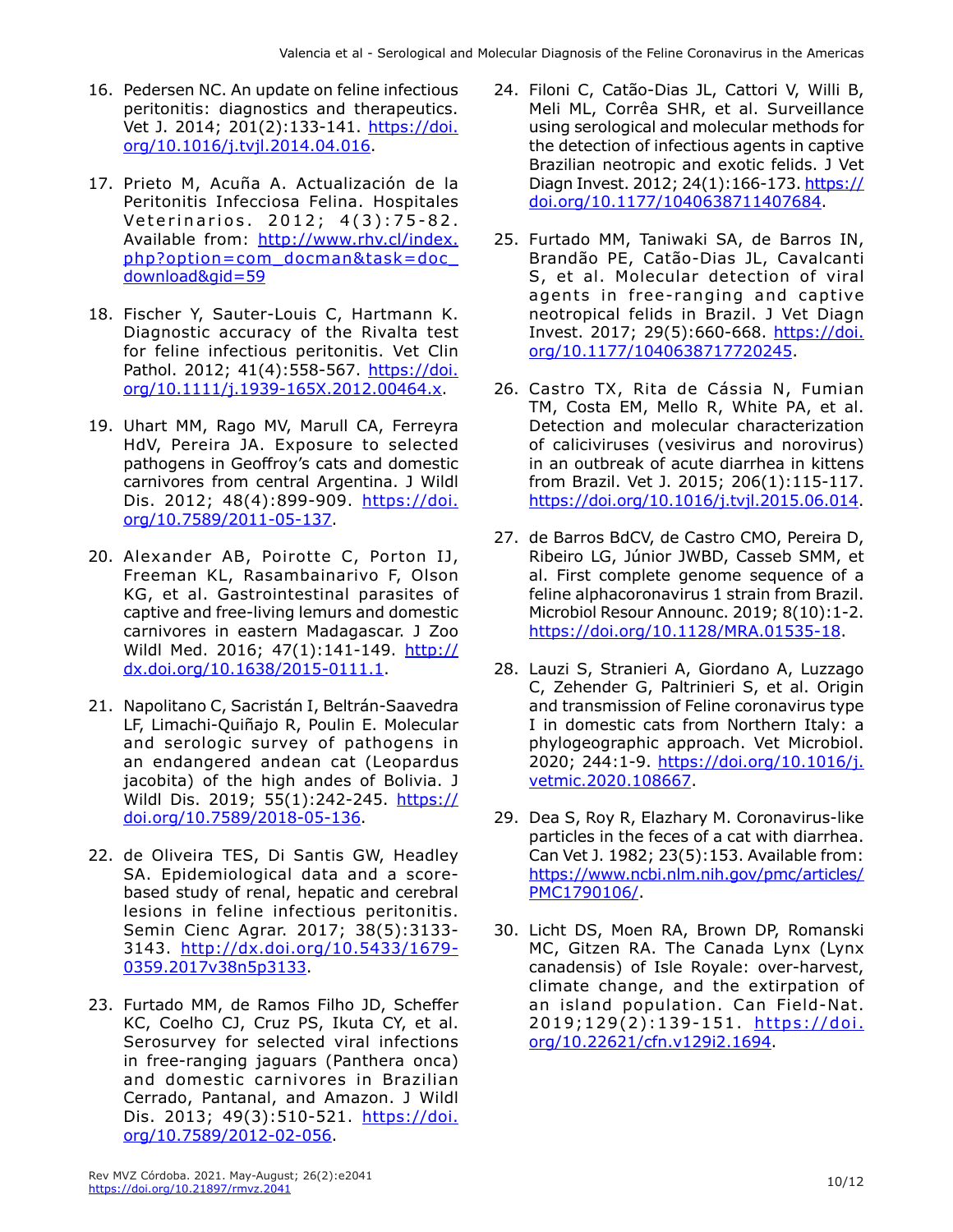- 31. Bauer BS, Kerr ME, Sandmeyer LS, Grahn BH. Positive immunostaining for feline infectious peritonitis (FIP) in a Sphinx cat with cutaneous lesions and bilateral panuveitis. Vet Ophthalmol. 2013; 16(1):160-163. <https://doi.org/10.1111/vop.12044>.
- 32. McKay LA, Meachem M, Snead E, Brannen T, Mutlow N, Ruelle L, et al. Prevalence and mutation analysis of the spike protein in feline enteric coronavirus and feline infectious peritonitis detected in household and shelter cats in western Canada. Can J Vet Res. 2020; 84(1):18-23. Available from: https://www.ncbi.nlm.nih.gov/ pubmed/31949325.
- 33. Albala A. Peritonitis infecciosa felina en Chile. Comunicación preliminar. Monogr Med Vet. 1986; 8(2). Available from: https://web. uchile.cl/vignette/monografiasveterinaria/ monografiasveterinaria.uchile.cl/CDA/ mon\_vet\_articulo/0,1412,SCID%253D81 20%2526ISID%253D418%2526PRT%25 3D0,00.html
- 34. Ochoa J, Roque A, Daza J. Colangiocarcinoma hepático en un felino y hallazgos anatomopatólogicos, y clínicos compatibles con peritonitis infecciosa felina. Rev MVZ Córdoba. 2012; 17(2):3080-3086. [https://](https://doi.org/10.21897/rmvz.245) [doi.org/10.21897/rmvz.245.](https://doi.org/10.21897/rmvz.245)
- 35. Rodríguez JCB, Betancur AM, Salcedo LK, León SP. Caso clínico felino con peritonitis infecciosa felina (PIF) ocasionado por un coronavirus. Rev Electrón Vet. 2017; 18(7):1-9. Available from: https://www. redalyc.org/pdf/636/63652580012.pdf.
- 36. Ramirez Cardona ID, Velasquez Viera MA, Ramirez Garcia R, Hernandez Lopez CA. Estudio de seroprevalencia del coronavirus felino en gatos callejeros, de albergue y caseros de la ciudad de Medellín durante el 2013. [Tesis de maestría]. Colombia: Universidad CES, 2014. https://repository. ces.edu.co/handle/10946/2128.
- 37. Fletcher Uribe S, Perez Garcia J, Villegas Tabares JP. Diagnóstico de agentes infecciosos de común presentación en felinos silvestres nativos y exóticos mantenidos en cautiverio en Colombia. Colombia: Universidad CES, 2017. Available from: https://repository. ces.edu.co/handle/10946/2848.
- 38. Delgado Villamizar KY. Seroprevalencia y evaluación molecular de coronavirus felino en Bucaramanga utilizando RT-PCR. [Tesis de maestría]. Colombia: Universidad Coperativa de Colombia, 2018. Available from: [https://repository.ucc.edu.](https://repository.ucc.edu.co/handle/20.500.12494/11667) [co/handle/20.500.12494/11667](https://repository.ucc.edu.co/handle/20.500.12494/11667).
- 39. Santana N, Reyes D, Arango D, Velandia A, Taniwaki S, de Souza S, Brandão, P. Molecular diversity of Alphacoronavirus 1 in dogs and cats in Colombia. Heliyon. 2020; 6(7):1-6. [https://doi.org/10.1016/j.](https://doi.org/10.1016/j.heliyon.2020.e04381) [heliyon.2020.e04381](https://doi.org/10.1016/j.heliyon.2020.e04381).
- 40. Teixeira BM, Hagiwara MK, Cruz J, Hosie MJ. Feline immunodeficiency virus in South America. Viruses. 2012; 4(3):383-396. [https://doi.org/10.3390/v4030383.](https://doi.org/10.3390/v4030383)
- 41. Zook B, King N, Robison R, McCombs H. Ultrastructural evidence for the viral etiology of feline infectious peritonitis. Vet Pathol. 1968; 5(1):91-95. [https://doi.](https://doi.org/10.1177/030098586800500112) [org/10.1177/030098586800500112.](https://doi.org/10.1177/030098586800500112)
- 42. Domínguez M, Moreno I, Toraño A. Quantitation of monoclonal antibody by capture ELISA based on initial enzyme activity rate. J Immunol Methods. 2019; 474:1-6. [https://doi.org/10.1016/j.](https://doi.org/10.1016/j.jim.2019.112645) [jim.2019.112645.](https://doi.org/10.1016/j.jim.2019.112645)
- 43. Kim Y, Mandadapu SR, Groutas WC, Chang K-O. Potent inhibition of feline coronaviruses with peptidyl compounds targeting coronavirus 3C-like protease. Antiviral Res. 2013; 97(2):161-168. [https://](https://doi.org/10.1016/j.antiviral.2012.11.005) [doi.org/10.1016/j.antiviral.2012.11.005.](https://doi.org/10.1016/j.antiviral.2012.11.005)
- 44. Foley JE, Swift P, Fleer KA, Torres S, Girard YA, Johnson CK. Risk factors for exposure to feline pathogens in California mountain lions (Puma concolor). J Wildl Dis. 2013; 49(2):279-293. [https://doi.](https://doi.org/10.7589/2012-08-206) [org/10.7589/2012-08-206.](https://doi.org/10.7589/2012-08-206)
- 45. Gaffney PM, Kennedy M, Terio K, Gardner I, Lothamer C, Coleman K, et al. Detection of feline coronavirus in cheetah (Acinonyx jubatus) feces by reverse transcriptionnested polymerase chain reaction in cheetahs with variable frequency of viral shedding. J Zoo Wildl Med. 2012; 43(4):776-786. <https://doi.org/10.1638/2011-0110R1.1>.